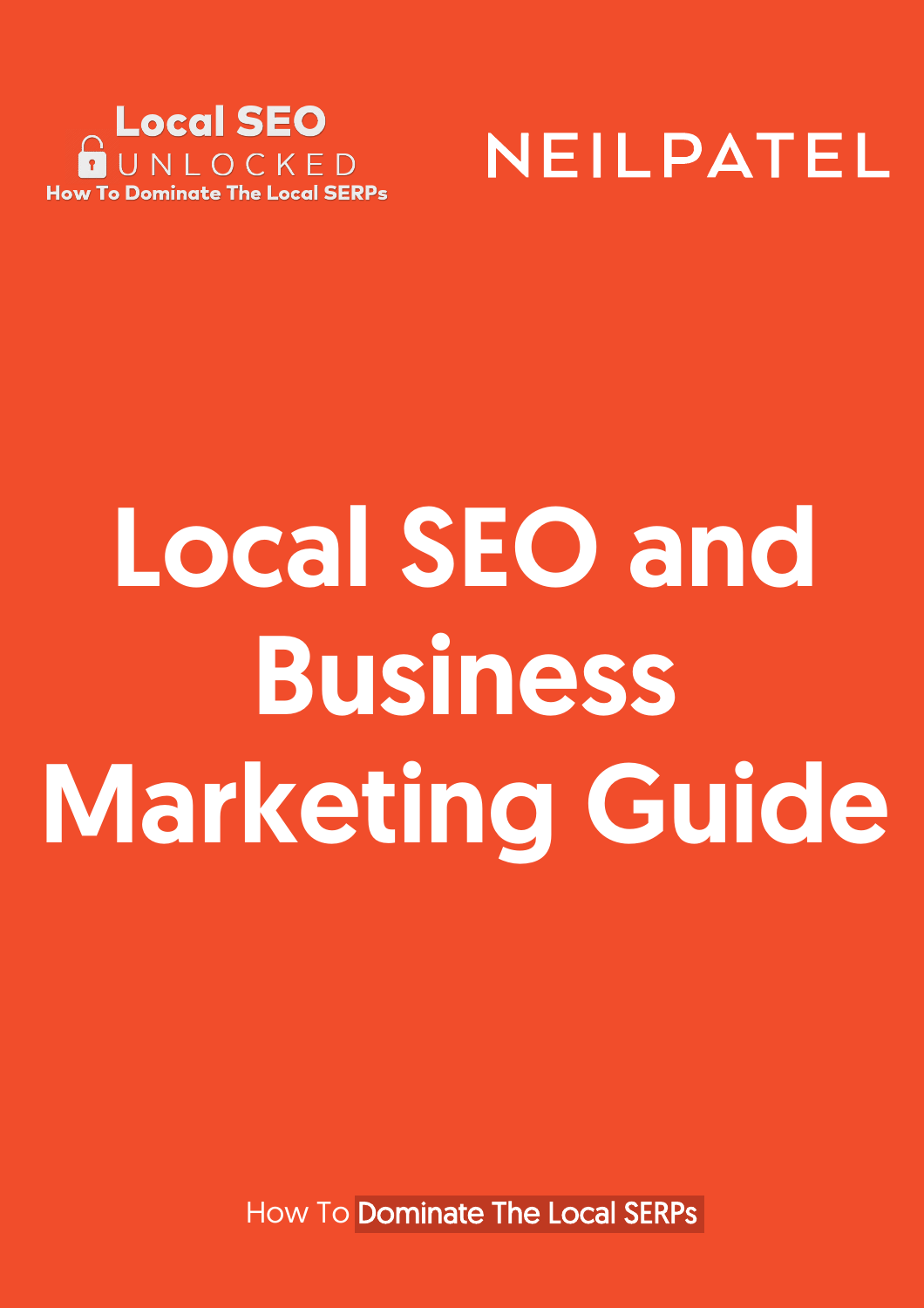In this guide we will go over Local business marketing and SEO. First we'll talk about loc al seo, then there'll be a section about Acquisition Strategy & Tactics and to close out we'll talk about the right mindset. W e hope this to be useful for you guys!

Below a list we suggest to follow regarding Local SEO.

## Local SEO

- Create & Enhance your Google My Business listing
	- Stick to the rules : https:/ / support.google.c om/ business/ answer/ 3038177
	- Don't do old school SEO : keyword stuffing and any forms of spam won't help you, and can actually harm your page.
	- Specify your list of services
	- Write a killer Description : Remember your USP and UVP? Now it's time to put them to action. Make sure you include a Call to Action too. Add social proof (years in business, number of customers served, satisfac tion ratings, c elebrities served, etc). Add anything that differentiates your business from the crowd.
	- $\circ$  Fill out all the details  $\cdot$ : The more information you give, the better. But you don't need to write lengthy paragraphs or anything like that. Just make sure you're not leaving anything behind.
	- Pick the most accurate categories possible, and don't go overboard . It is preferred that you pick only categories that make 100% sense to your business. Don't pick any c ategories that aren't stric tly related to your business
	- Accurate service -area settings. If you indicate to Google that you always travel to your customers (rather than meet all of them at your place of business), Google won't show your address on your Google My B usiness page. Google used to be touc hy if you owned a servic e-area business and didn't hide your address for any reason. N ow, whether or not you "hide" your address is not a big deal. If Google doesn't want your address showing on your page, they'll simply change it for you (rather than whisk your page off the map).
	- Map pin in correct place It should be on your building, and preferably on the spec ific part of the building your business is in.

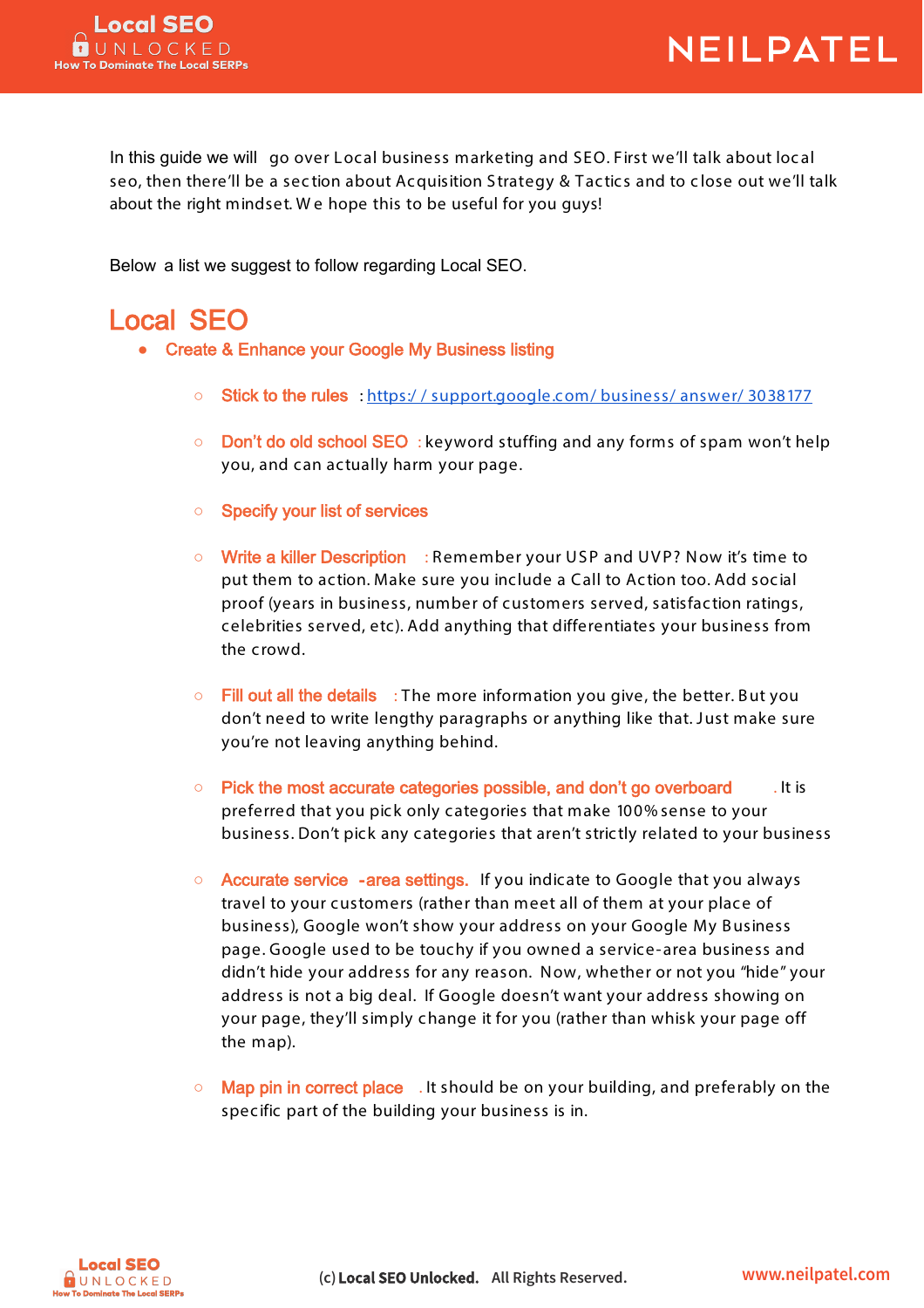

- Best landing page UR L. You're more likely to rank well if your Google My B usiness landing page is your homepage, rather than another page on your site. If you've got multiple locations and want to point each to a city-specific landing page, that's fine, but you'll probably need to rustle up some good links to those subpages. If you're not willing to go to that effort, you're probably better off using the homepage on all your Google My B usiness pages and on most or all of your other loc al listings
- Create citations . W henever your business Name, Street Address, Phone Number and W ebsite information appear on the web, that's a citation. It may be coming from a listing website like Yelp or similar variations of it, it may be coming from someone else's website, or even soc ial media properties.
- Do your homework with your On -page SEO: The same general principles that apply to other types of website apply to local website. Use Neil's Cheat Sheet to go through every possible detail.
- Remove any duplicate Google My Business pages that you can find in Google Maps.
- Don't have more than one website. If you have, consolidate them into one.
- Make sure you have Google Analytics installed.
- Make sure your property is added to Google Search Console
- Review your content pages regularly , and keep adding more content to make them more in-depth and helpful
- Put your name, address and phone number on each page of your site (even if it's in the footer). Make sure the syntax is c onsistent with the c itations you have.
- Create and/or fix your o nline listings (Citations) :
	- Keep track of the basic information, and use it EXACTLY in the same way in every listing. Make a document to copy and paste the following information: B usiness name, S treet address, City, state, and postal, Phone number, W ebsite URL
	- Find directories and business listing websites in your niche, and add your listings to them . The more relevant and specific to your niche, the better.

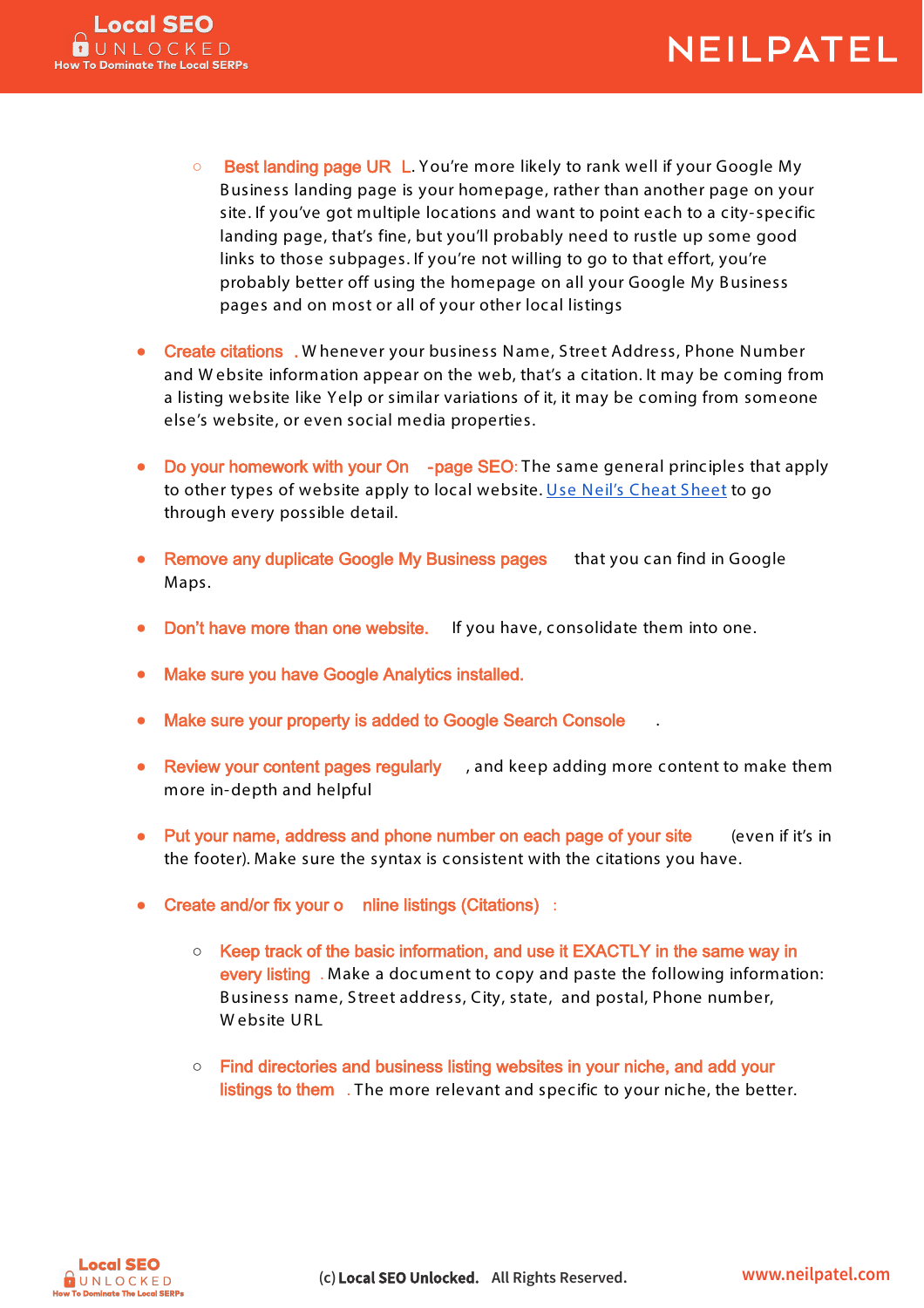

- Optimize your Title Tags : As a general rule, for your home page and other nonspecific pages, you can use a syntax for titles as below:
	- [N iche or S pec ialty] in [City] [B usiness name]
	- [City] [N iche] | [Professional's name] | [Sub-nic he] | [City ZipCode]
	- Here are some examples of well optimized title tags:
		- Concrete Driveways, Patios New Brighton MN Creative Concrete Inc.
		- Criminal Defence Lawyers Edmonton | Pringle Chivers Sparks Teskey
		- Nashua Dentist | Todd G Pollack DMD | Cosmetic Dentistry | Nashua NH 03064
		- Furniture Store Northern NJ, Bergen County & Princeton | Design Spree
	- $\circ$  For Service Pages, you can repeat the same syntax, but replacing [Niche] with the specific Service of that page

B elow a list we suggest to follow regarding Acquisition Strategy & Tac tics.

## Review Acquisition Strategy & Tactics

- Be proactive: Don't think that just because your service is great and awesome that everyone will post reviews at will.
	- Always ask for your new and existing customers' emails: Find a way to make it worth their while.
	- $\circ$  Leverage the personal contacts  $\cdot$ : W hen you have your clients in front of you, show them on their phones where and how they can submit reviews
	- **Encourage people to leave reviews** : Put together an SMS or Email sequence reminding your clients to leave reviews on your Facebook page, Google My B usiness and other relevant listings you may have.
	- Make it easy to leave spontaneous reviews : Add links to a couple of your listings to your email signature, put a gentle nudge on your invoices or rec eipts, and link to some of your listing from your site - preferably with notice able "buttons" or graphic s.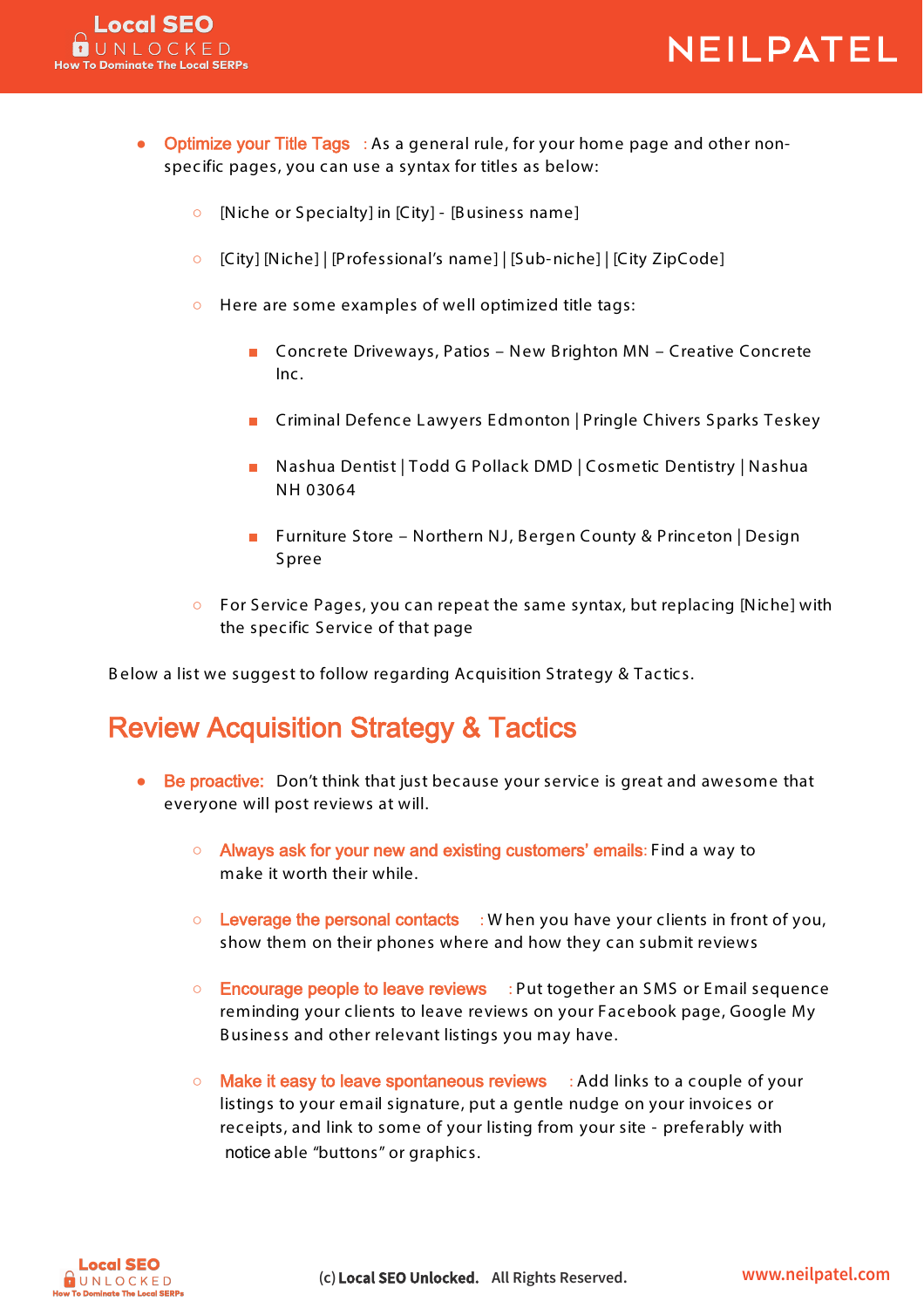



- $\circ$  From time to time, ask 4 or 5 existing customers to leave a review in one of your listings : a few days later, follow up with them to see if they did.
- $\circ$  Continue asking small groups of customers  $-$  like 2-10 every week for revi ews: It doesn't need to be the exact -same number every week. But don't ask zero customers one month and then 40 the next month. Be somewhat consistent.
- Respond to any reviews you can . People appreciate seeing that you as the business owner are paying at tention to their feedback and are willing to respond to it.
- Welcome both positive and negative feedback : Don't be offended by negative feedback, and know how to answer it. Don't overreact and don't take it personally. Give yourself a 24-hour cooling perio d if you're not able to respond politely and courteously.
	- Don't be defensive or angry : Your response should not try to change the reviewer's mind or dispute the facts as set out in the review.
	- Acknowledge that you're paying attention to their feedback: Tell them that when someone has a problem, your business will hear them. It doesn't matter if the reviewer lied or only told half of the story  $-$  own whatever issue they wrote about.
	- $\circ$  Apologize for the bad experience  $\therefore$  It may not be your fault, but someone g ot upset. Make sure you show deep respect for their aggravation and are sorry for what happened.
	- Offer to fix the issue : Although you can't always fix every issue (sometimes you don't want to), your offer to fix a reviewer's problem is a great marketing investment. In the response, suggest that they contact you directly so you can try to resolve the issue.
	- State that you're taking measure to make things better in the future : A critical part of any response is to tell your prospects that something has changed and this issue will not happen to them. This is a golden opportunity to market your business.
	- Correct any factual errors but don't argue about opinions
	- Remain utterly and totally cool
	- Include your contact information or a way for them to follow up